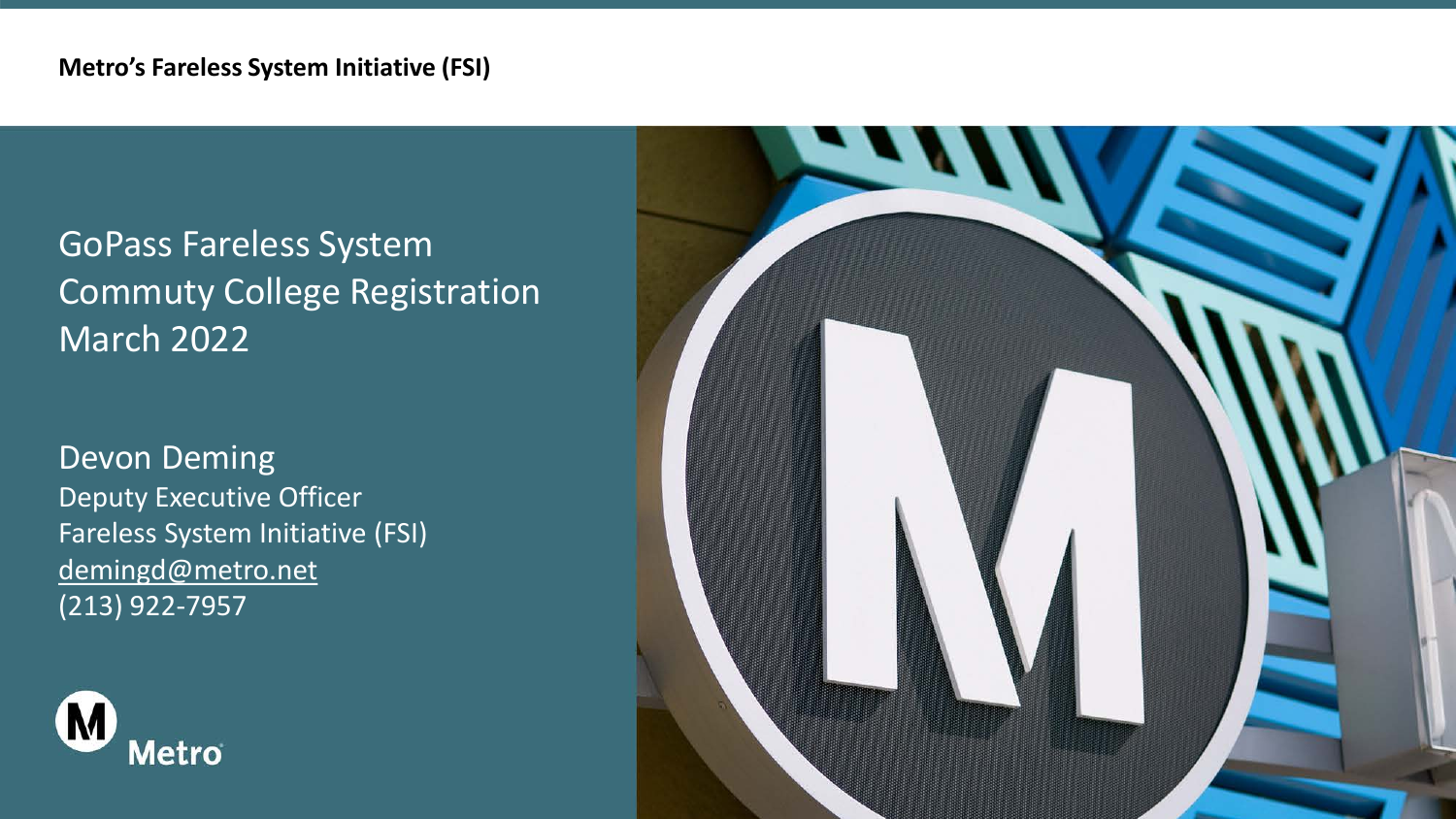# GoPass Transit Agency Partners

- 1. City of Commerce
- 2. Culver CityBus
- 3. Foothill Transit
- 4. Gardena Transit (GTrans)
- 5. LA County Shuttles
- 6. LADOT DASH
- 7. Long Beach Transit
- 8. Norwalk Transit
- 9. Montebello Bus
- 10. Pasadena Transit
- 11. Santa Monica Big Blue Bus
- 12. Torrance Transit

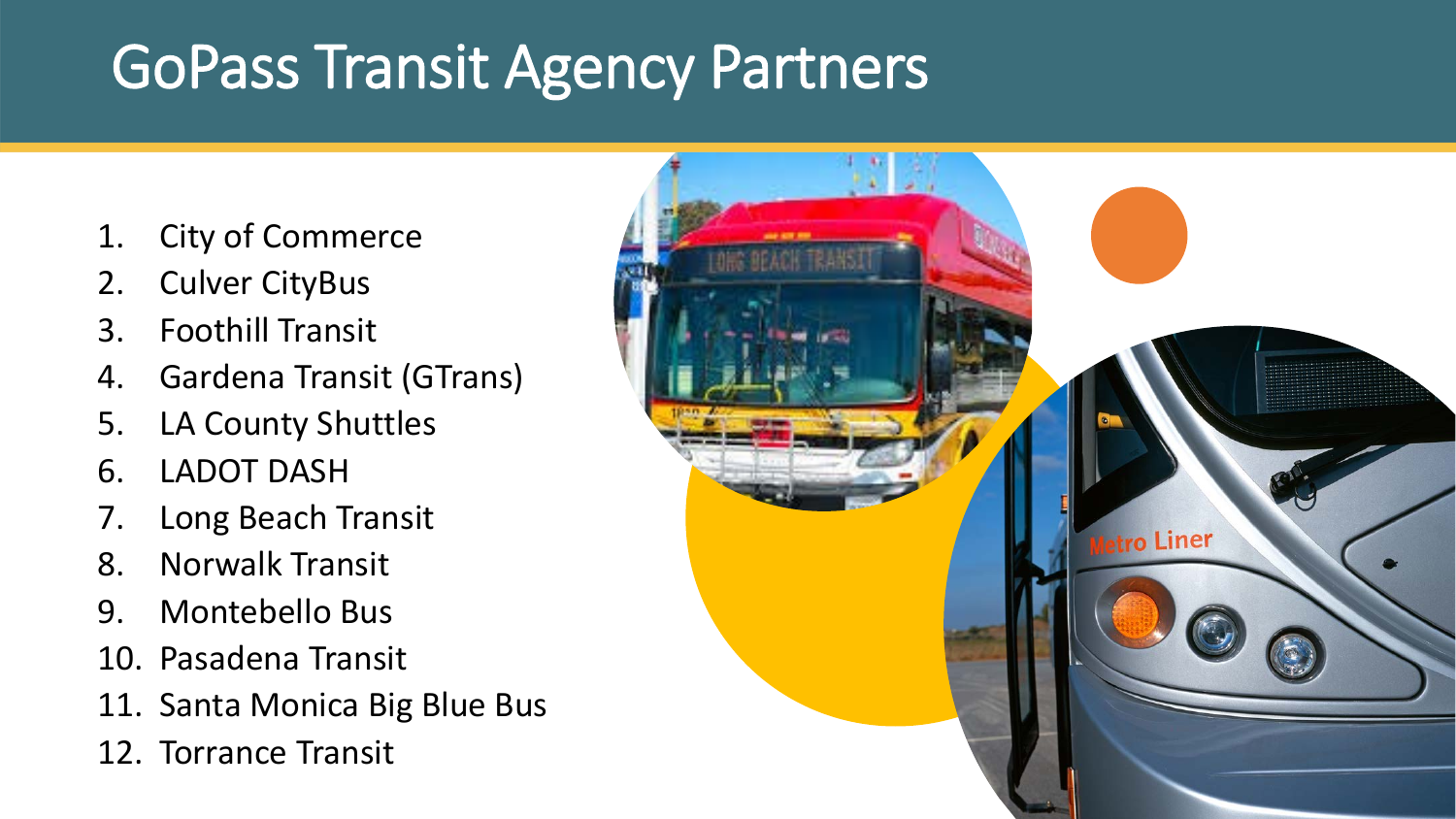# GoPass Launch – Students

Students need to register cards to activate them before they are usable on Metro and transit partners (4 hours before first use)

 $\checkmark$  Once, registered they need to TAP within 30 days

- $\checkmark$ The registration process is streamlined with minimal information
- $\checkmark$  Simple lost card replacement process

 $\sqrt{\mathsf{Reg}}$ istration at:

[www.taptogo.net/gopass](http://www.taptogo.net/gopass)

If they need assistance, they can call Customer Care at: Call 866.TAPTOGO (1.866.827.8646) M-F, 8:00 am – 4:30 pm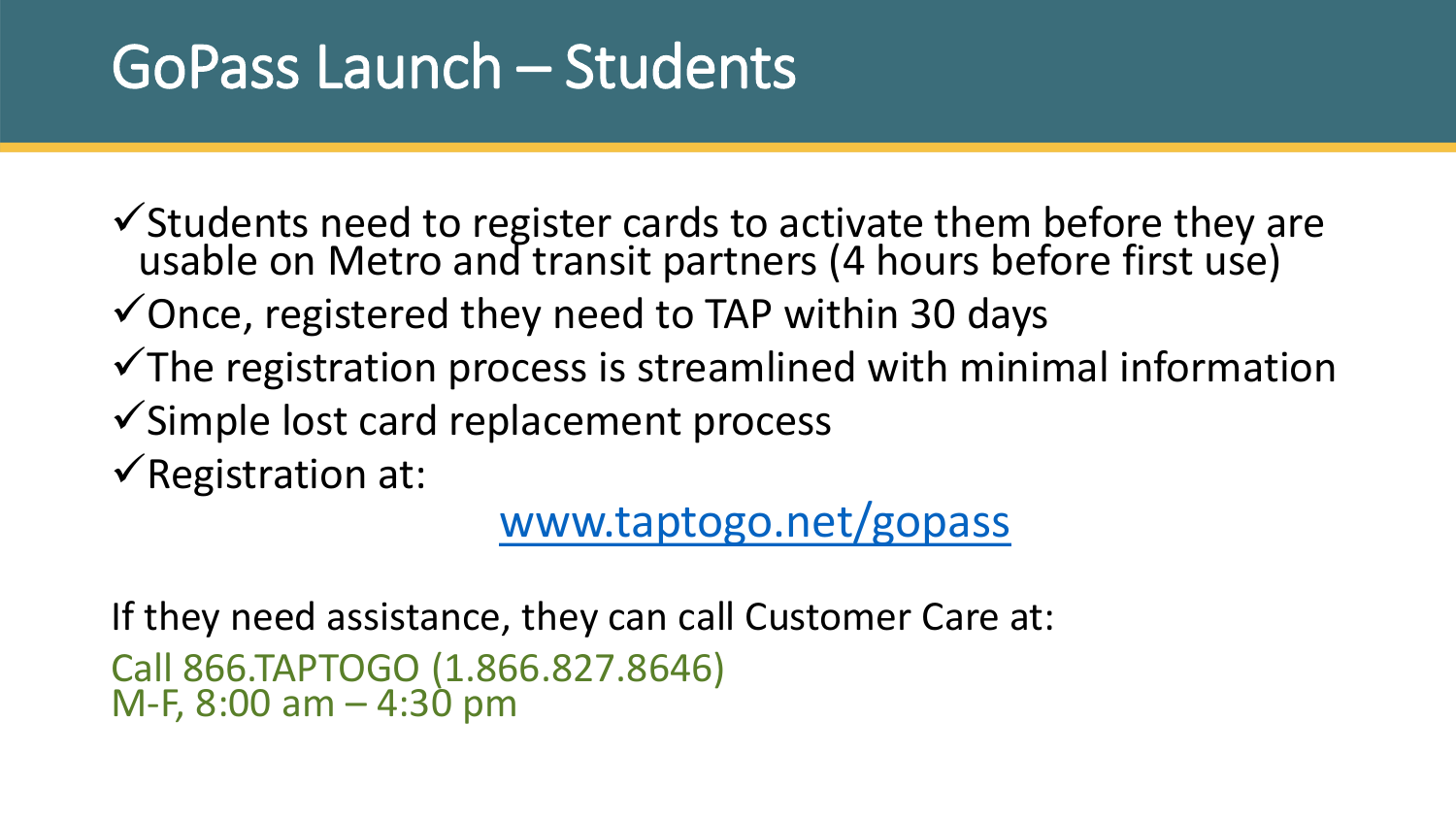# Registration Portal - Landing Page

### [www.taptogo.net/gopass](http://www.taptogo.net/gopass)

I am a Community College student.

I am new to the GoPass program. I have my own TAP card. I want to enroll using an Eligibility Code issued to me by my school.

OR -

O I am currently enrolled in the GoPass program. I want to renew my pass using an Eligibility Code issued to me by my school.

### **Get Started**

The second option listed here will be used for continuing students to renew their pass in future semesters.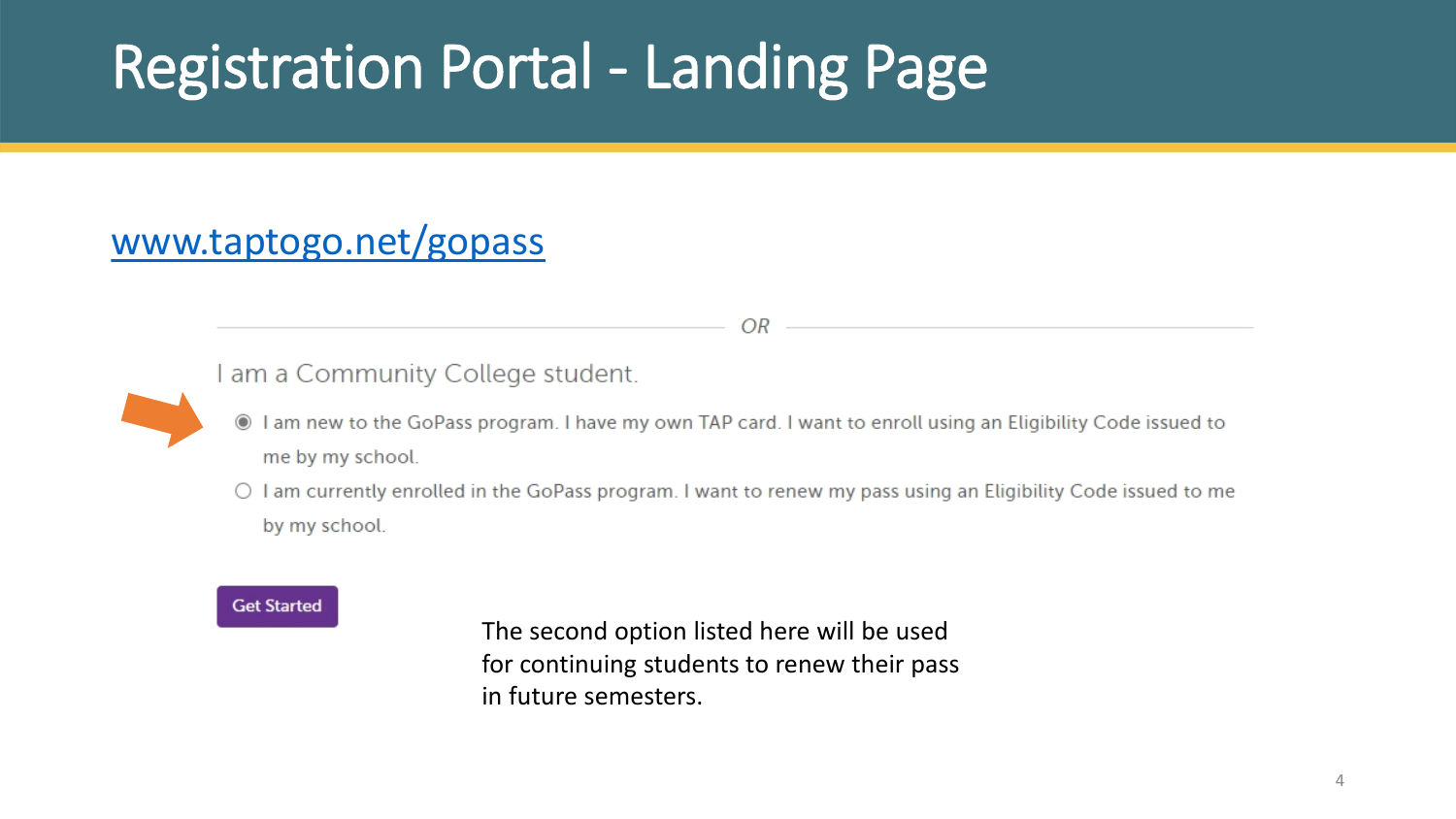# Registration Portal - Student Page

Welcome

## Register TAP Card or Eligibility Code

To enroll in the program, students must first receive an Eligibility Code from an administrator at a participating school.

### Student Information

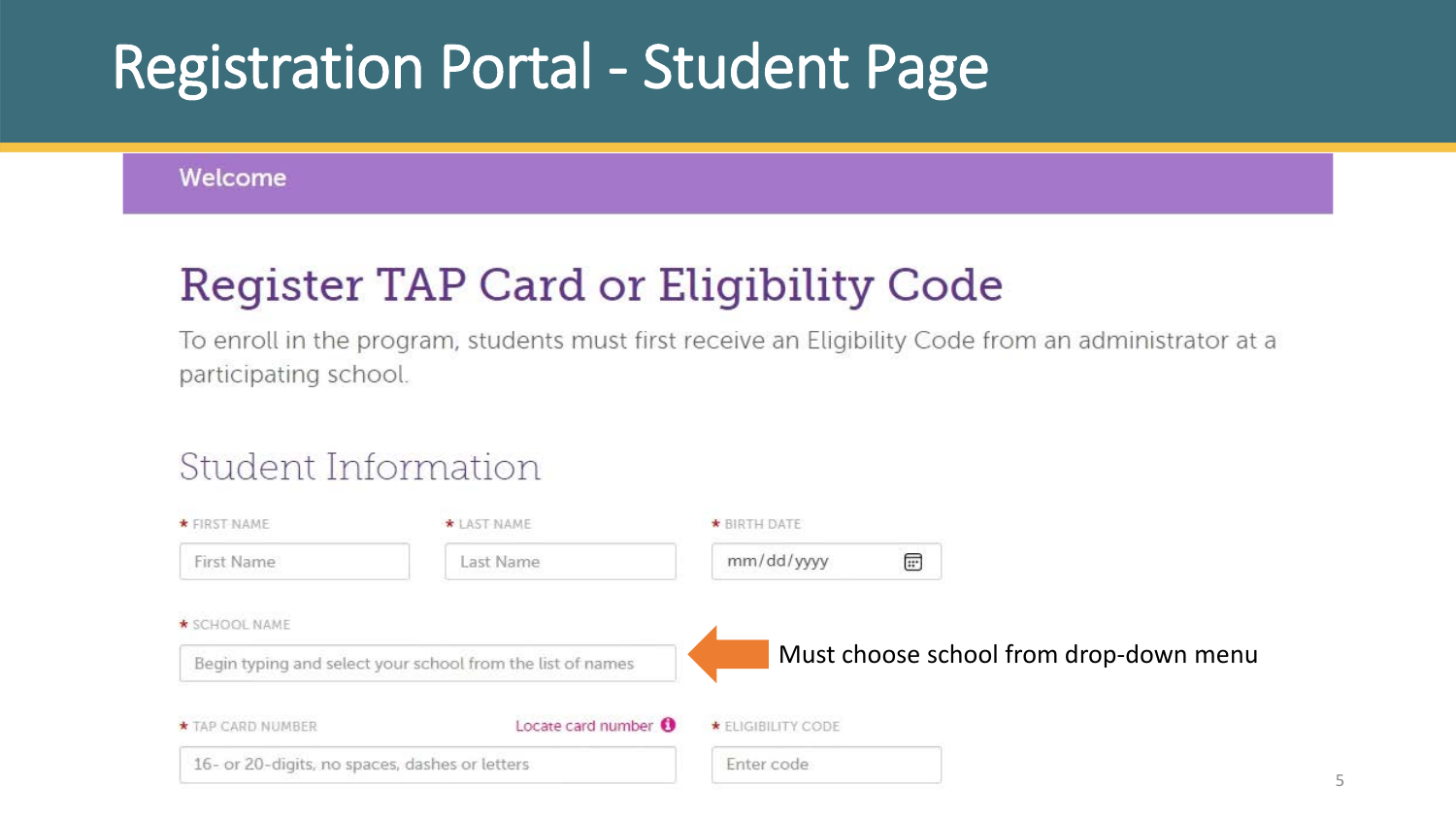# Registration Portal - Student Page

Information in this section is optional.

## Household Information

This information is collected to help evaluate the program. It will not be shared.

| $\star$ ETHNICITY | * ANNUAL HOUSEHOLD INCOME |   |  |
|-------------------|---------------------------|---|--|
| Select one        | Select one                | ື |  |

 $\Box$  I hereby expressly agree (opt in) to receive future communications regarding program participation, products and services offered by Metro, a business partner, or Metro's contractor for Metro programs, using my contact information provided above.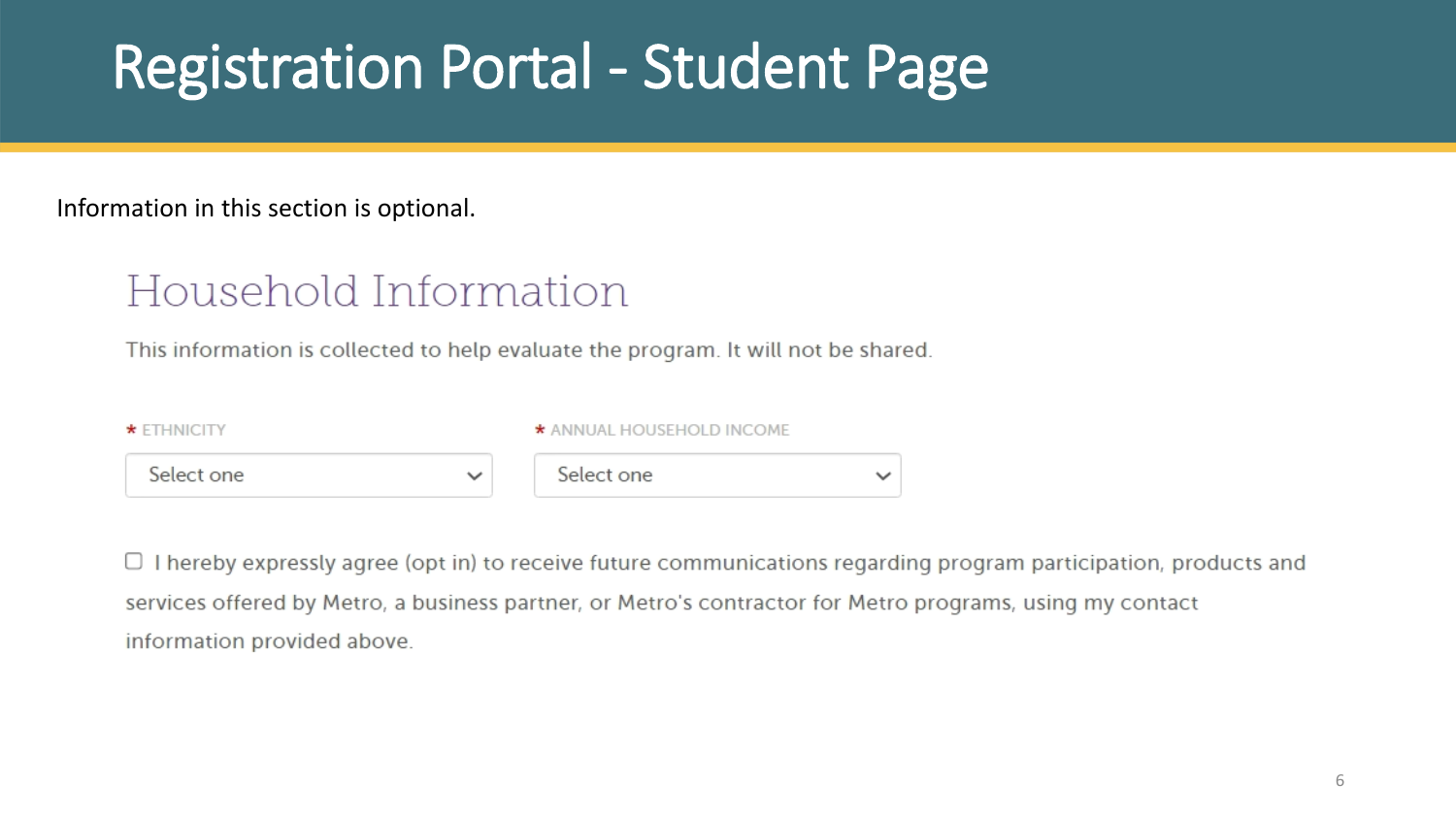# Registration Portal - Replace Lost Card

#### $\bigoplus$  $\sim$ ≺∕≒ দ্রি

### Select an Action

You may enroll in the GoPass program using a TAP card or Eligibility Code issued by your participating school. Both methods result in receiving the same benefits. If you are currently enrolled in the program, you may renew your pass with a current Eligibility Code.

### I am a K-12 student.

- I want to enroll using a TAP card issued to me by my school.
- O I have my own TAP card. I want to enroll using an Eligibility Code issued to me by my school.

OR

### I am a Community College student.

- O I have my own TAP card. I want to enroll using an Eligibility Code issued to me by my school.
- O I am currently enrolled in the GoPass program. I want to renew my pass using an Eligibility Code issued to me by my school.

#### **Get Started**



If you are a student participating in the GoPass program and you lost your TAP card, you must get a replacement card from an administrator at your school. Then you must register your replacement card.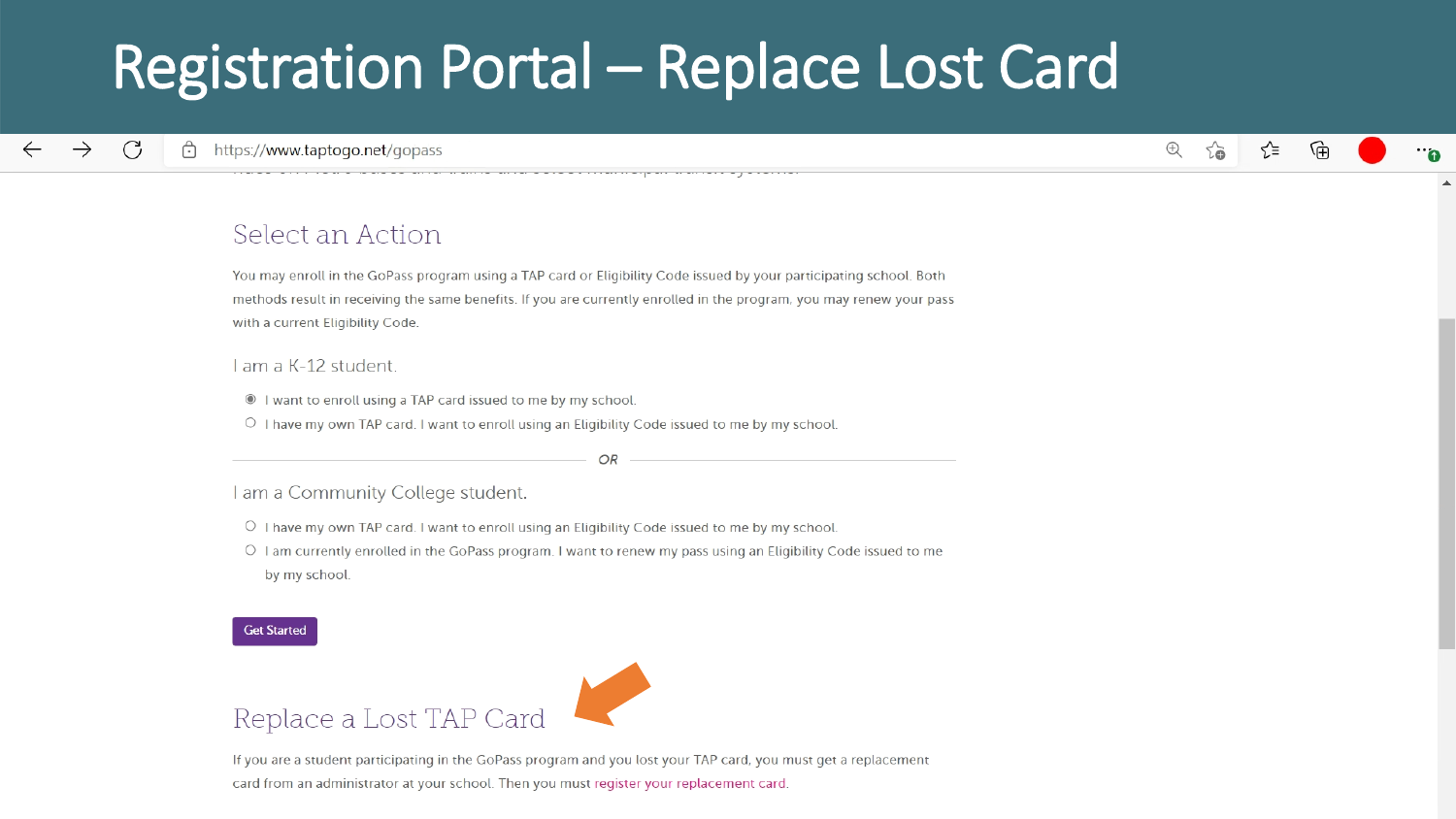# Registration Portal - Replace Lost Card

## **Replace Student Fareless TAP Card**

If you lost your Student Fareless TAP card, you must first get a replacement card or Eligibility Code from your school administrator.

### Choose a Replacement Method

I am a K-12 student.

 $\circ$  I want to register a replacement TAP card issued to me by my school.

O I want to use an Eligibility Code issued to me by my school. I will register my own TAP card as my replacement card.

OR

I am a Community College student.

O I want to use an Eligibility Code issued to me by my school. I will register my own TAP card as my replacement card.

#### **Get Started**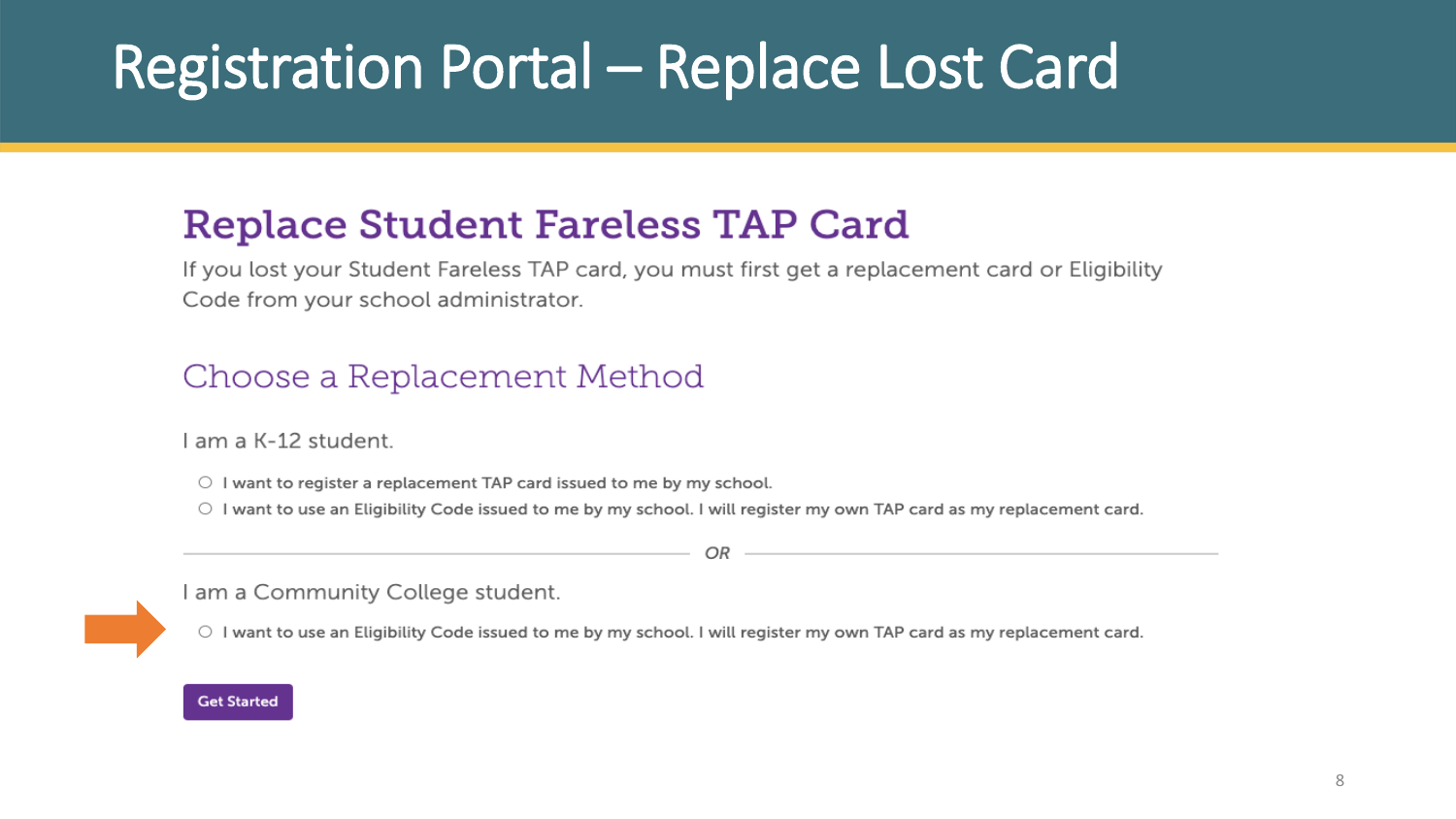# Registration Portal – Replace Lost Card

## **Replace Student Fareless TAP Card**

Complete the form to register your replacement TAP card.

### **Student Information**

| * FIRST NAME                          | * LAST NAME                                                | * DATE OF BIRTH |
|---------------------------------------|------------------------------------------------------------|-----------------|
| First Name                            | Last Name                                                  | mm/dd/yyyy<br>m |
| * SCHOOL NAME                         |                                                            |                 |
|                                       | Begin typing and select your school from the list of names |                 |
| LOST CARD NUMBER (IF AVAILABLE)       |                                                            |                 |
| Enter 16- or 20-digit TAP card number |                                                            |                 |
| * REPLACEMENT CARD NUMBER             |                                                            |                 |
|                                       |                                                            |                 |

Enter 16- or 20-digit TAP card number

Student information entered on this screen must match the initial registration.